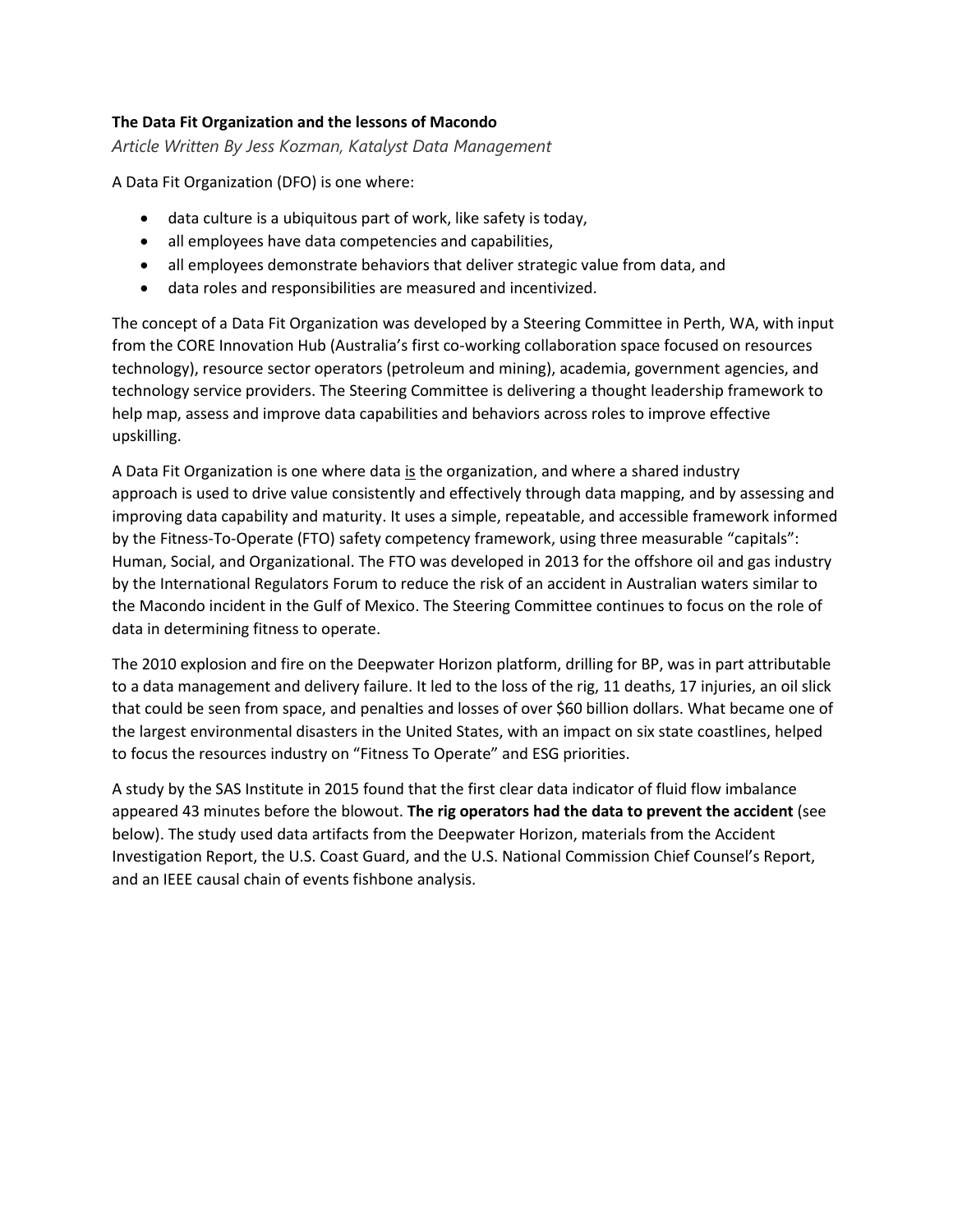

*Red: drill pipe pressure. Blue: flow out. Black: flow out. "When the pumps are switched off the flow in is reduced to 0. Initially, the flow out signature drops but rapidly increases again. Either of these patterns are enough to red-flag that additional flow is in the annulus and is almost certainly coming from the formation as the well is kicking." Reference: Walker and Duarte, 2013*

The data management failure was that the information was in a hard-to-read location in a format not highlighted at a time when multiple simultaneous operations were occurring on the rig floor. The driller would have had to notice a small inflection in one of at least 19 parameters displayed on a small auxiliary console. The Rig Manager had in fact earlier admitted to "having a little trouble" interpreting data, but concluded at the time, "It's no big deal".

In Australia in 2014, a working group published a fitness-to-operate (FTO) conceptual framework for assessing behavioral factors that influence both short and long-term safety outcomes, including how an organization encourages the questioning of operational data. This framework grew into the Data Fit Organization imperative and has now been piloted and refined using field operations at both oil and gas and mining operators in Australia. The data management capability and maturity aspects have been the subject of several workshops and presentations for industry data management organizations, including the PPDM Association and the Society for Petroleum Data Managers.

Guidance from the workshops in the form of force-ranked priorities can be used to focus data management efforts on foundational, transformational, networking and integration skill sets that allow knowledge workers to optimize the use of data in the current industry environment of volatility, uncertainty, complexity, and ambiguity (VUCA).

Embedded Data Workflows, similar to value stream modeling in business architecture, map all key data roles and capabilities to deliver business outcomes through standardized processes that leverage data. Successful data workflows are role-led, with data roles overlapping those identified in data governance frameworks.

In a Data Fit Organization: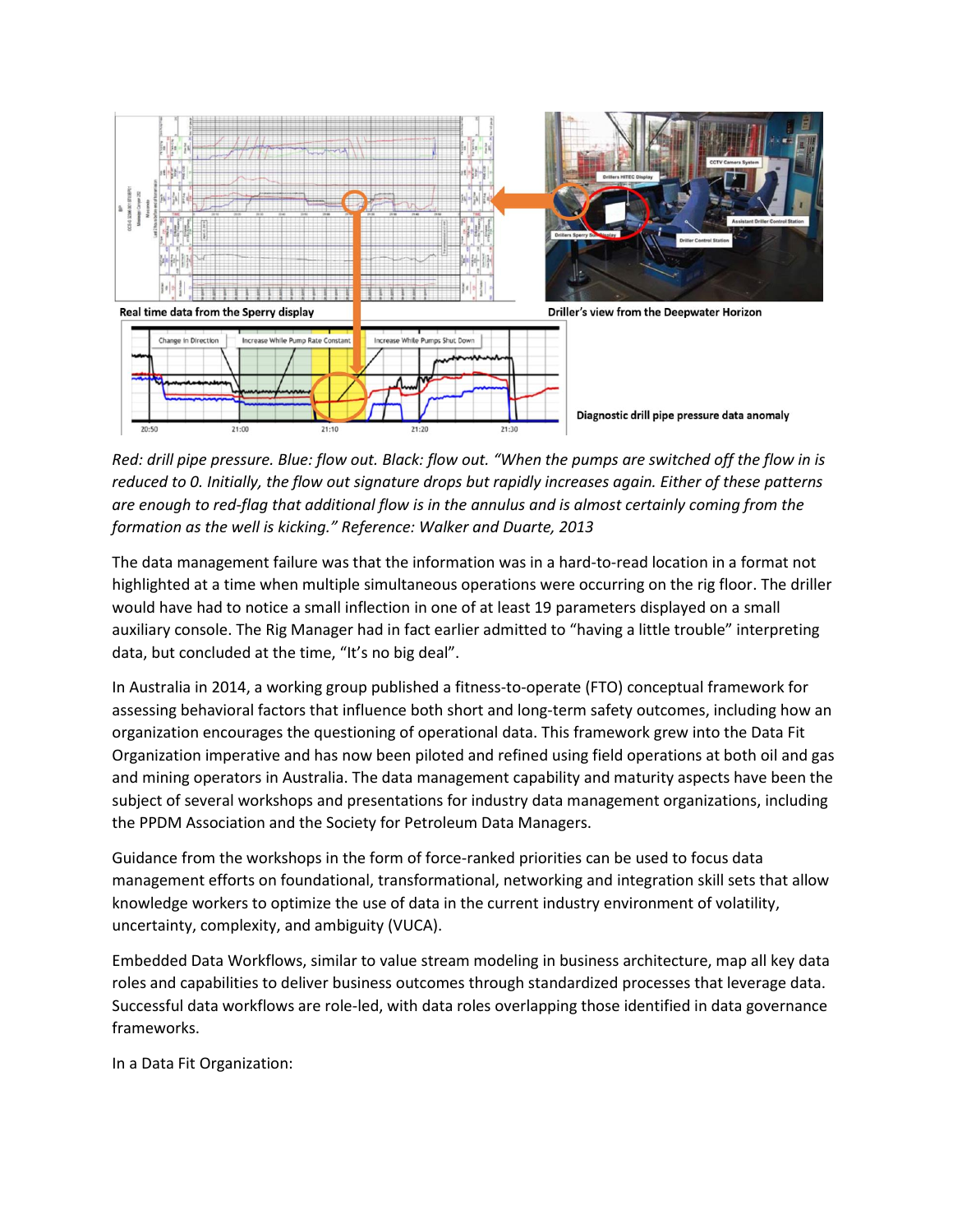- everyone demonstrates through measurable behaviors an understanding of their embedded data workflow role and their data capabilities, and
- workflows are continually improved through an iterative process of identifying data opportunities and deploying embedded solutions.

Early indications from the workshops agree generally with output from oil and mining industry pilots which utilized standardized interviews with personnel in different data roles across Embedded Data Workflows. One of the workshops established minimum basic data principles that would contribute to data fitness and could be embedded in a data management lifecycle policy or procedure. The topranked principles, while obviously influenced by a selection bias from practicing data managers, were:

- open standards should be adopted and adapted
- data should be owned by the organization and open by default
- quality and confidence flags should be visible, searchable and fit-for-purpose
- data and metadata should be curated as close to the source as possible, and
- business data asset sponsors should be the conduit for funding data management initiatives.

Optimum practices from the workshops were derived from the differences in key behaviors when force ranked by importance and when force ranked by level of demonstration in the participant's organization. They were then framed in a Start-Stop-Continue agile retrospective template for data managers.

The top ranked behaviors to start were:

- onboarding for all staff
- training with proof points to understand the full data lifecycle and value of embedded data workflows
- regularly communicating measured value of embedded data workflows to the business data asset sponsors, and
- aligning a data fit strategy with organizational vision at as high a level as possible.

The top ranked behavior to continue was designing the data user experience to visualize data for business insights.

The behaviors flagged to stop were:

- chasing the latest technology at the expense of process, and
- focusing only on collecting and ingesting data rather than enrichment.

The online survey is available for further input at [https://www.menti.com/weswnksmgh.](https://www.menti.com/weswnksmgh)



Sources: